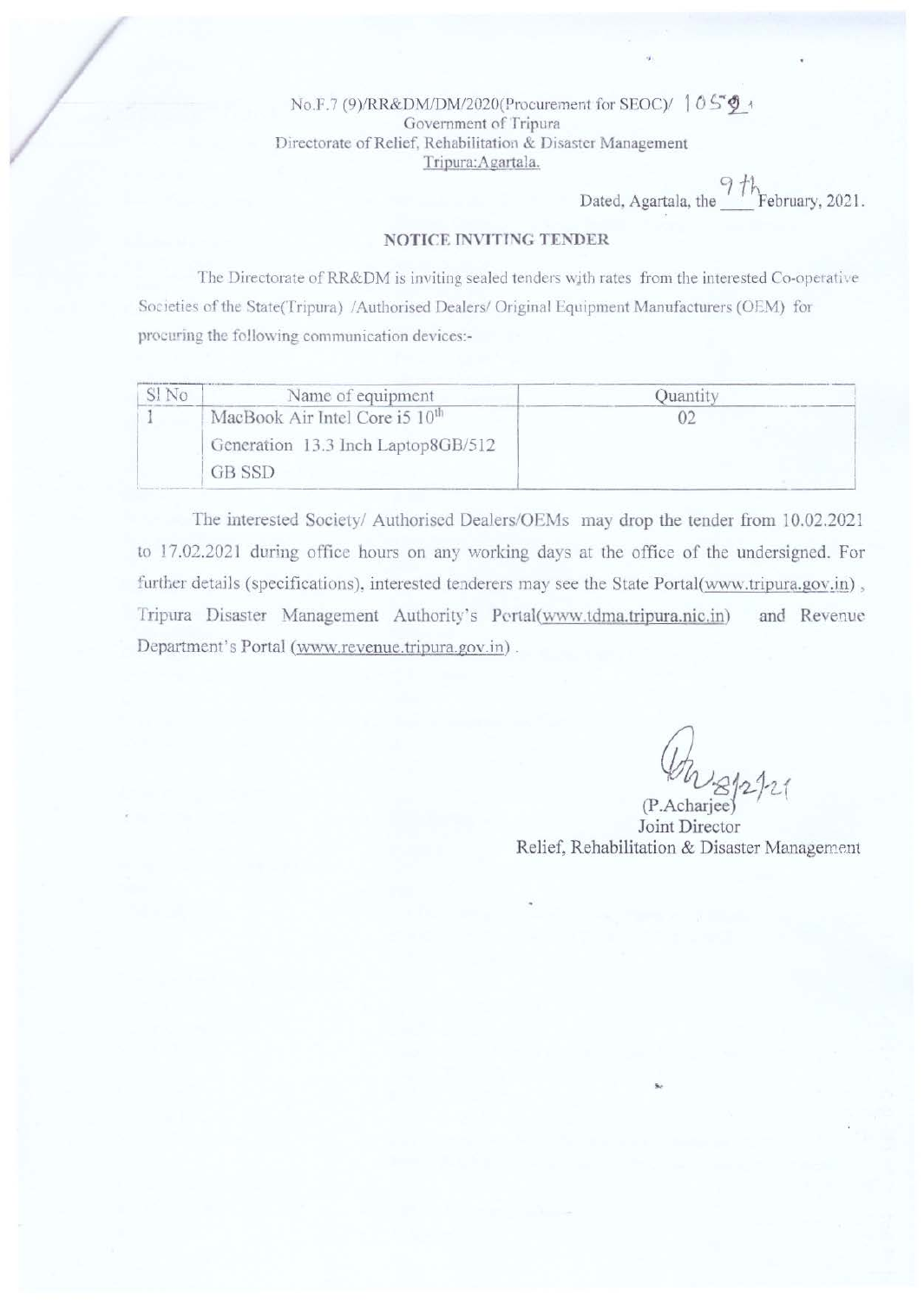# Specifications

# General

Sales Package

- Model Number Part Number Series Color Type Suitable For Battery Backup Power Supply MS Office Provided
- MacBook Air, 30 W USB Type C Power Adapter, USB Type C Charge Cable (2 m), User Guide, Warranty Documents
- MVH22HN/A
- MVH22HN/A MacBook Air
- •
- Space Grey/ Silver
- Thin and Light Laptop
- Processing & Multitasking
- Upto 11 hours
- 30 W AC Adapter
- Yes

# Processor And Memory Features

| Processor Brand             | ٠         | Intel                                                           |
|-----------------------------|-----------|-----------------------------------------------------------------|
| Processor Name              | $\bullet$ | Core i5                                                         |
| <b>Processor Generation</b> | ٠         | 10th Gen                                                        |
| SSD                         | ۰         | Yes                                                             |
| <b>SSD Capacity</b>         | ۰         | 512 GB                                                          |
| <b>RAM</b>                  | ۰         | 8 GB                                                            |
| RAM Type                    | ٠         | LPDDR4X                                                         |
| Clock Speed                 | ٠         | 1.1 GHz with Turbo Boost Upto 3.5 GHz                           |
| <b>RAM Frequency</b>        | ٠         | 3733 MHz                                                        |
| Cache                       | ۰         | 6 MB                                                            |
| Graphic Processor           | $\bullet$ | Intel Integrated Iris Plus                                      |
| Number of Cores             | ٠         | 4                                                               |
| <b>Operating System</b>     |           |                                                                 |
| <b>Operating System</b>     | $\bullet$ | Mac OS Big Sur                                                  |
| Port And Slot Features      |           |                                                                 |
| Mic In                      | ٠         | Yes                                                             |
| USB Port                    | ٠         | 2 x Thunderbolt 3 (USB Type C) Ports with Support for Charging, |

- DisplayPort, Thunderbolt (Upto 40 Gbps), USB 3.1 2nd Gen (Upto 10 Gbps)
- Display And Audio Features Screen Size
- Screen Resolution Screen Type
- Speakers Internal Mic Sound Properties

## Connectivity Features

Wireless LAN Bluetooth

- 33.78 em {13.3 inch) • 2560 x 1600 Pixel
- 
- Quad HD LED Backlit IPS Retina Display (227 ppi, 16:10 Aspect Ratio, True Tone Technology)
- Built-in Speakers
- Three Array Microphone
- Stereo Speakers, Wide Stereo Sound, Support for Dolby Atmos Playback, Microphone with Directional Beamforming
- IEEE 802.11a/b/g/n/ac
	- vS.O